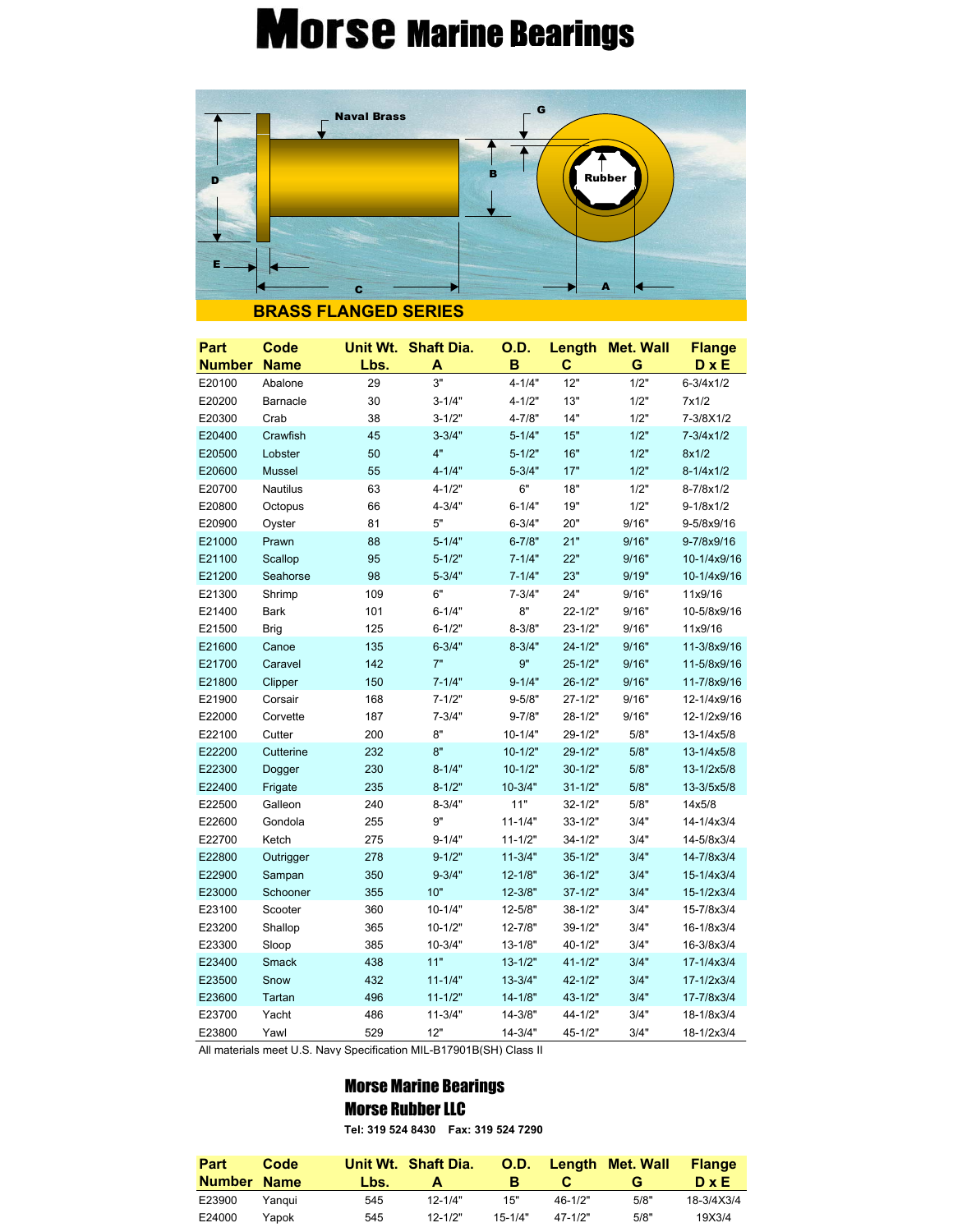| E24100 | Yarborough | 550 | $12 - 3/4"$ | $15 - 12"$  | $48 - 1/2"$ | 5/8"   | 19-1/4X3/4 |
|--------|------------|-----|-------------|-------------|-------------|--------|------------|
| E24200 | Yataqhan   | 563 | 13"         | $15 - 7/8"$ | 50"         | 11/16" | 19-5/8X7/8 |
| E24300 | Yoeman     | 610 | $13 - 1/4"$ | $16 - 1/8"$ | 51"         | 11/16" | 19-7/8X7/8 |
| E24400 | York       | 640 | $13 - 1/2"$ | $16 - 3/8"$ | 52"         | 11/16" | 20-1/8X7/8 |
| E24500 | Zephyr     | 650 | $13 - 3/4"$ | $16 - 5/8"$ | 53"         | 11/16" | 20-3/8X7/8 |
| E24600 | Zeppelin   | 675 | 14"         | $16 - 7/8"$ | 54"         | 11/16" | 20-5/8X7/8 |
| E24700 | Zeppo      | 701 | $14 - 1/4"$ | $17 - 1/8"$ | 55"         | 11/16" | 20-7/8X7/8 |
| E24800 | Zircon     | 754 | $14 - 1/2"$ | $17 - 1/2"$ | 56"         | 3/4"   | 21-1/4X7/8 |
| E24900 | Zodiac     | 775 | $14 - 3/4"$ | $17 - 3/4"$ | 57"         | 3/4"   | 21-1/2X7/8 |
| E25000 | Zulu       | 795 | 15"         | 18"         | 58"         | 3/4"   | 21-3/4X7/8 |

Non-standard sizes, materials and special features are available upon request.



| Part          | Unit Wt. | <b>Shaft Dia.</b> | O.D.        |             | <b>Length Met. Wall</b> | <b>Flange</b> | <b>Pilot</b>         |
|---------------|----------|-------------------|-------------|-------------|-------------------------|---------------|----------------------|
| <b>Number</b> | Lbs.     | AA                | <b>BB</b>   | cc          | GG                      | DD x EE       | M x N                |
| FB1300        | 75       | 6"                | $7 - 3/4"$  | 15"         | 3/8"                    | 11-3/8x9/16   | 8x3/8                |
| FB1400        | 77       | $6 - 1/4"$        | 8"          | 15"         | 3/8"                    | 11-3/8x9/16   | 8x3/8                |
| FB1500        | 91       | $6 - 1/2"$        | $8 - 3/8"$  | 15"         | 7/16"                   | 13-1/2x5/8    | 8-5/8x3/8            |
| FB1600        | 99       | $6 - 3/4"$        | $8 - 3/4"$  | 15"         | 7/16"                   | 13-3/4x5/8    | 9x3/8                |
| <b>FB1700</b> | 116      | 7"                | 9"          | $17 - 1/2"$ | 7/16"                   | 13-3/4x5/8    | 9x3/8                |
| FB1800        | 122      | $7 - 1/4"$        | $9 - 1/4"$  | $17 - 1/2"$ | 7/16"                   | 14-1/8x5/8    | $9 - 5/8 \times 3/8$ |
| FB1900        | 123      | $7 - 1/2"$        | $9 - 5/8"$  | $17 - 1/2"$ | 7/16"                   | 14-1/2x5/8    | 10x3/8               |
| FB2000        | 126      | $7 - 3/4"$        | $9 - 7/8"$  | $17 - 1/2"$ | 1/2"                    | 14-1/2x5/8    | 10x3/8               |
| FB2100        | 145      | 8"                | $10 - 1/4"$ | 20"         | 1/2"                    | 14-7/8x5/8    | 10-3/8x3/8           |
| FB2200        | 150      | 8"                | $10 - 1/2"$ | 20"         | 1/2"                    | 14-7/8x5/8    | 10-3/8x3/8           |
| FB2300        | 157      | $8 - 1/4"$        | $10 - 1/2"$ | 20"         | 1/2"                    | 15-1/4x5/8    | 10-3/4x3/8           |
| FB2400        | 162      | $8 - 1/2"$        | $10 - 3/4"$ | 20"         | 1/2"                    | 15-1/4x5/8    | 10-3/4x3/8           |
| FB2500        | 170      | $8 - 3/4"$        | 11"         | 20"         | 1/2"                    | 15-5/8x3/4    | 11-1/8x3/8           |
| FB2600        | 193      | 9"                | $11 - 1/4"$ | $22 - 1/2"$ | 1/2"                    | 16x3/4        | $11 - 1/2x3/8$       |
| FB2700        | 200      | $9 - 1/4"$        | $11 - 1/2"$ | $22 - 1/2"$ | 1/2"                    | 16x3/4        | $11 - 1/2x3/8$       |
| FB2800        | 205      | $9 - 1/2"$        | $11 - 3/4"$ | $22 - 1/2"$ | 1/2"                    | 16-3/8x3/4    | 11-7/8x3/8           |
| FB2900        | 217      | $9 - 3/4"$        | $12 - 1/8"$ | $22 - 1/2"$ | 9/16"                   | 16-7/8x3/4    | 12-3/8x3/8           |
| FB3000        | 240      | 10"               | $12 - 3/8"$ | 25"         | 9/16"                   | 16-7/8x3/4    | 12-3/8x3/8           |
| FB3100        | 244      | $10 - 1/4"$       | 12-5/8"     | 25"         | 9/16"                   | 17-7/8x3/4    | 12-3/4x3/8           |
| FB3200        | 247      | $10 - 1/2"$       | 12-7/8"     | 25"         | 9/16"                   | 18-1/4x3/4    | 13-1/8x3/8           |
| FB3300        | 270      | $10 - 3/4'$       | $13 - 1/8"$ | 25"         | 9/16"                   | 18-1/4x3/4    | 13-1/8x3/8           |
| FB3400        | 300      | 11"               | $13 - 1/2"$ | $27 - 1/2"$ | 9/16"                   | 18-5/8x3/4    | 13-1/2x3/8           |
| FB3500        | 312      | $11 - 1/4"$       | $13 - 3/4"$ | $27 - 1/2"$ | 9/16"                   | 19x3/4        | 13-7/8x3/8           |
| FB3600        | 326      | $11 - 1/2"$       | $14 - 1/8"$ | $27 - 1/2"$ | 5/8"                    | 19x3/4        | 13-7/8x3/8           |
| FB3700        | 335      | $11 - 3/4"$       | 14-3/8"     | $27 - 1/2"$ | 5/8"                    | 19-3/8x3/4    | 14-1/8x3/8           |
| FB3800        | 360      | 12"               | $14 - 3/4"$ | 30"         | 5/8"                    | 19-3/4x3/4    | 14-1/2x3/8           |

All materials meet U.S. Navy Specification MIL-B-17901B(SH) Class II

## Morse Marine Bearings Morse Rubber LLC 3588 Main St. Keokuk, IA 52632 USA

**Tel: 319 524 8430 Fax: 319 524 7290**